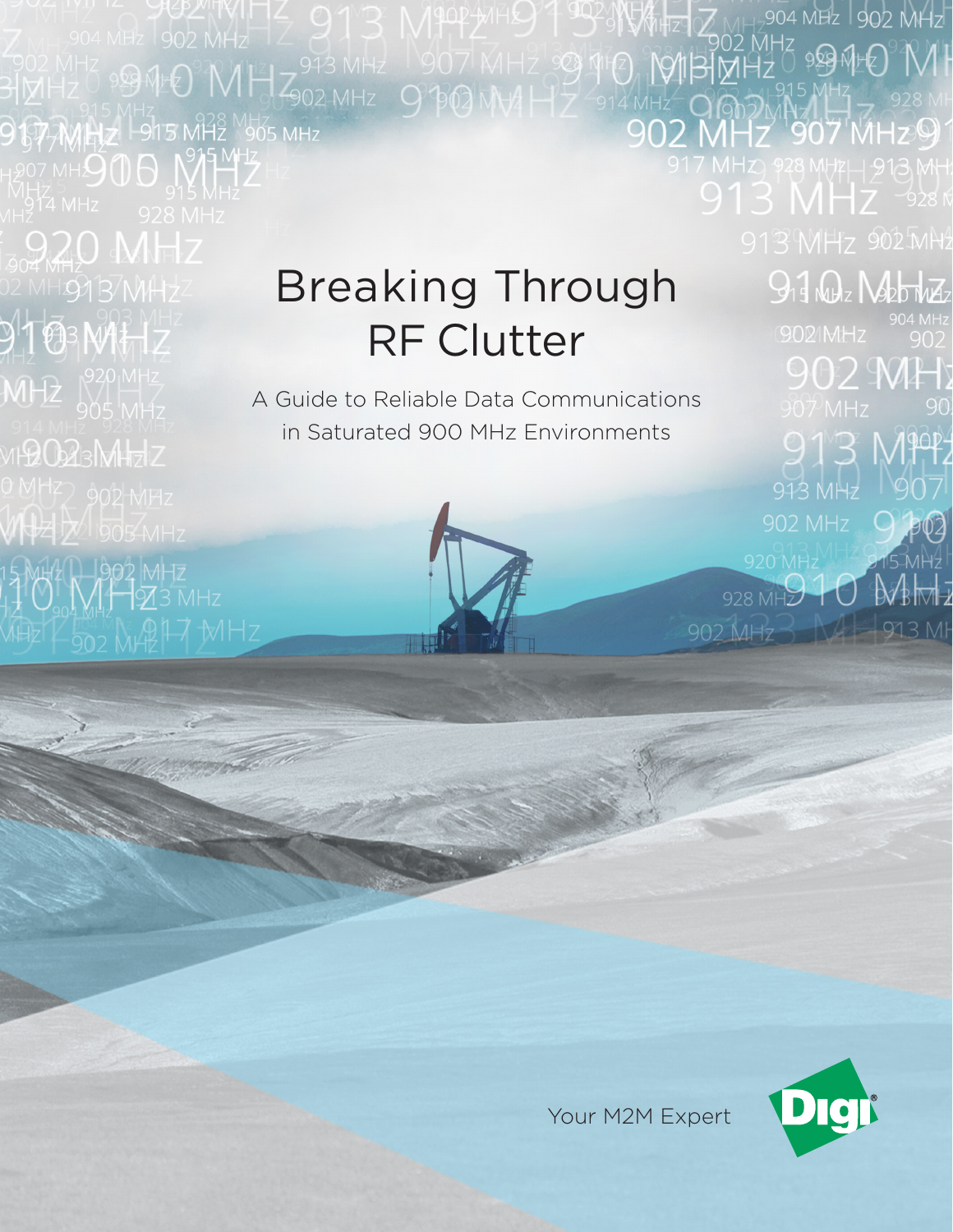

# Today, there are many mission-critical applications in industries such as oil and gas, precision agriculture and utilties that are heavily dependent on reliable data networks.

In many such applications, the use of cables and wires to connect devices and sensors to a central network infrastructure is either physically impossible or cost-prohibitive. To overcome these obstacles, companies often turn to unlicensed 900 MHz wireless solutions to connect devices over longer distances. However, these sometimes-harsh environments can present conditions that decrease reliability and hinder performance of wireless signals. For example, many oil and gas fields today are saturated with RF noise, which often leads to interference and data loss.

This white paper introduces and describes Digi's patent-pending Punch2™ Technology, available exclusively on the Digi XLR PRO™ 900 MHz industrial radio, that provides reliable, long-range data communication in the most challenging wireless environments. This topic will be of interest primarily to engineers, IT managers and RF technicians who develop and deploy mission-critical, wireless systems in industrial settings.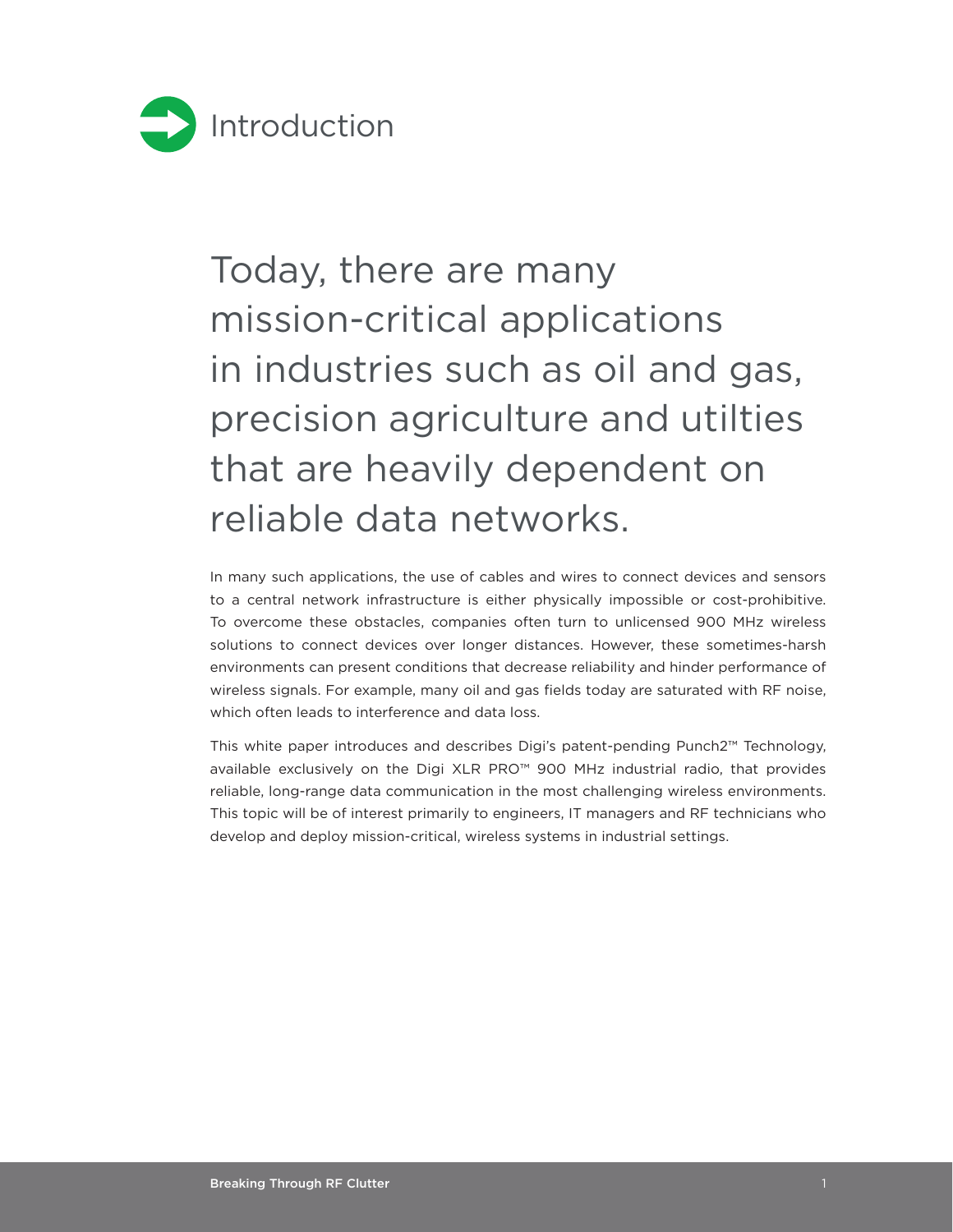

Punch2 Technology provides a more robust wireless communication system than is available in the market today. The technology leverages chirp spread spectrum (CSS) modulation to provide better receive sensitivity, multipath performance and interference rejection than is available through commonly used frequency hopping spread spectrum (FHSS) or direct sequence spread spectrum (DSSS) systems. The advantages of Punch2 Technology arise from the characteristics of the chirp signal as well as several digital-signal-processing techniques that enhance performance and reliability.

With Punch2 Technology, data is spread to a higher bandwidth by multiplying each transmit modulation symbol with a chirp signal. Operating at an expanded bandwidth provides several benefits:

- Greater receive sensitivity 1
- Interference immunity 2
- Improved multipath performance 3
- Dynamic data rates 4

The following sections provide an overview of the benefits of Punch2 Technology, including an explanation of the chirp signal and a deeper dive into benefits of this technology compared to FHSS and DSSS.

#### What Is a Chirp?

A linear chirp is a signal that sweeps from one frequency to another as shown in Fig. 1.



**Fig. 1 Linear Chirp Signal**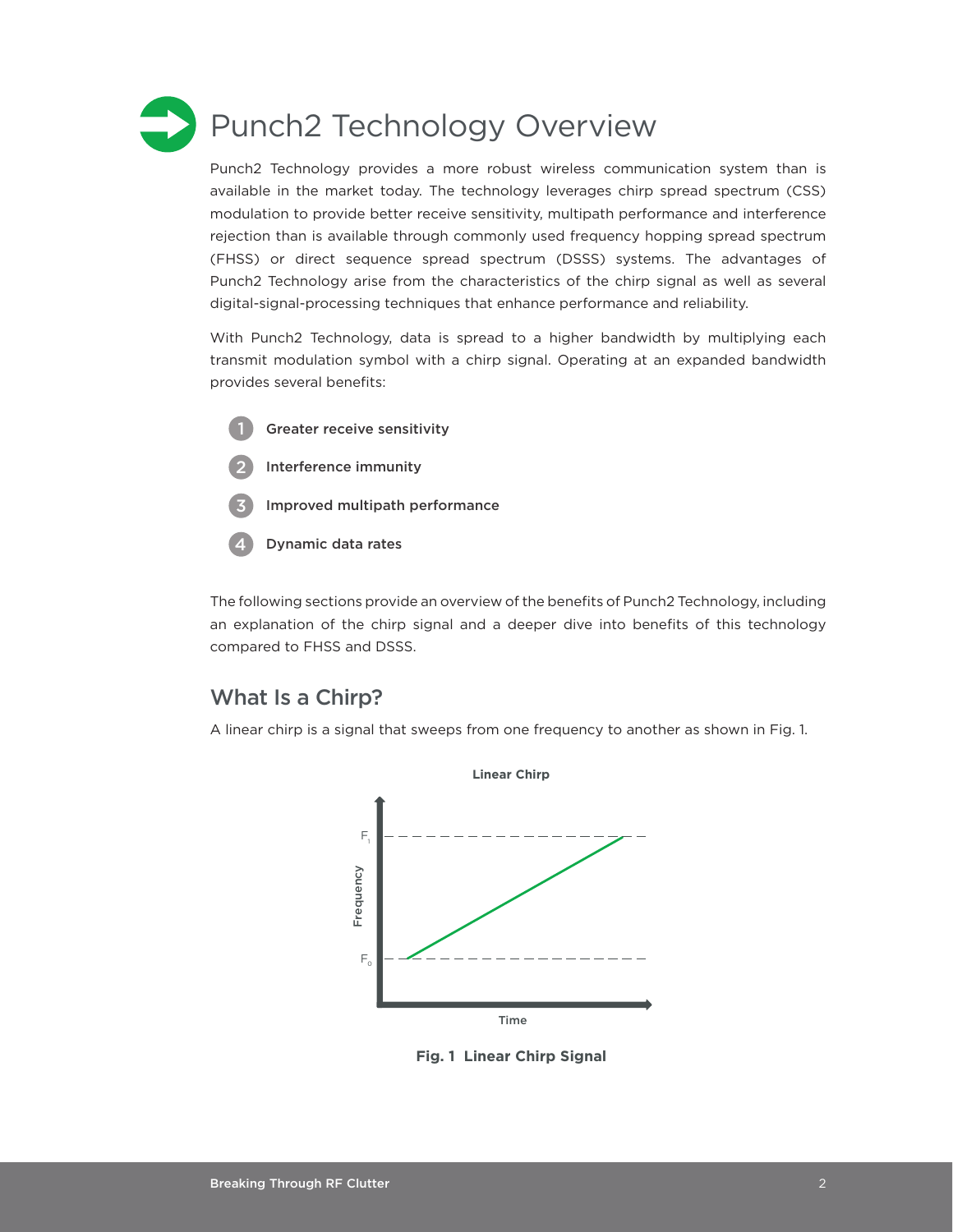

#### Interference Immunity

Punch2 Technology uses frequency domain filtering techniques to suppress any narrowband interference that may be present in the operating channel from other radios. In addition to the processing gain afforded by chirp spreading, narrowband interference is further suppressed using frequency domain excision techniques. Fig. 2 illustrates the suppression of interference.

The energy of the chirp signal is relatively flat across the wideband spectrum. In stark contrast, a narrowband interferer will rise significantly above the level of the wideband chirp signal. For example, an interferer with a bandwidth of 100 KHz and a signal level equivalent to the desired signal would have a spectral density that is 20 dB higher than the desired signal. An energy threshold is calculated above the spectral density of the chirp signal. Any energy above this threshold is assumed to be interference and deleted. Using this technique in combination with the processing gains, Punch2 Technology can suppress narrowband interference by up to 65 dB.



**Fig. 2 Narrowband Suppression**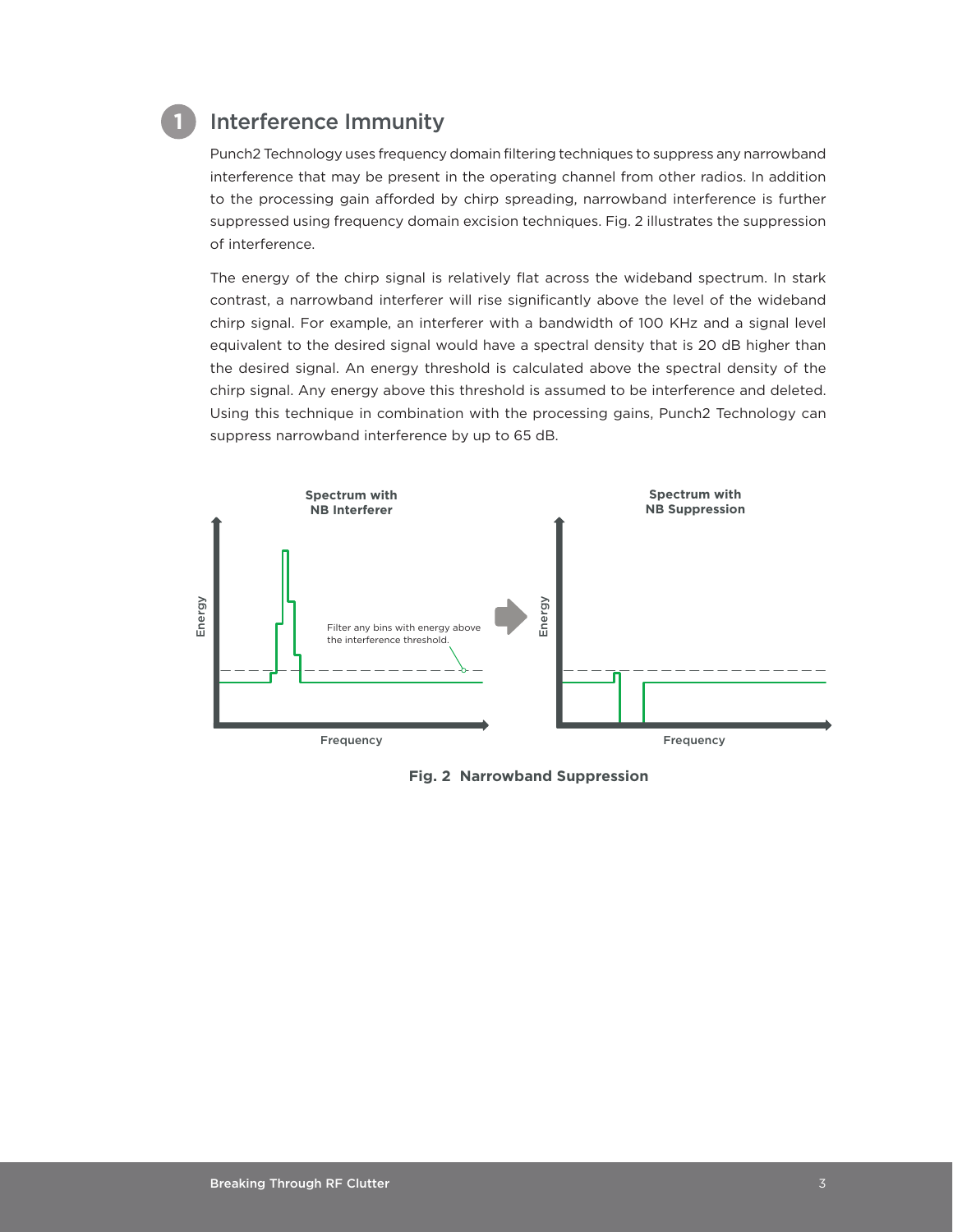### **2**

#### Higher Receive Sensitivity

Punch2 Technology leverages chirp spreading to deliver higher processing gains than other radio technologies, which leads to greater receive sensitivity. Fig. 3 illustrates the spreading and de-spreading processes built into Punch2 Technology. This operation enables the radio to efficiently process signals while also filtering out narrowband noise.

During the de-spreading process, any signal that does not correlate with the chirp signal is filtered, primarily leaving the desired signal. A high-powered interfering signal, shown in red in the figure below, is de-spread by the chirp signal. The narrowband interference does not correlate with the chirp signal, and, consequently, the power of its signal is spread over the full bandwidth. As shown in Fig. 3, a much smaller portion of the signal now interferes with Punch2 Technology modulation symbols. The signal to interference (SIR) ratio of the de-spread signal is sufficiently high for recovery of the data even though the power of the interference exceeded the power of the desired signal.



**Fig. 3 Spreading and De-Spreading Operations**

Punch2 Technology uses a length 1024 chirp signal to spread the modulated symbols to a 9.6 MHz bandwidth. This provides an impressive processing gain of 30 dB when operating at the lowest data rate.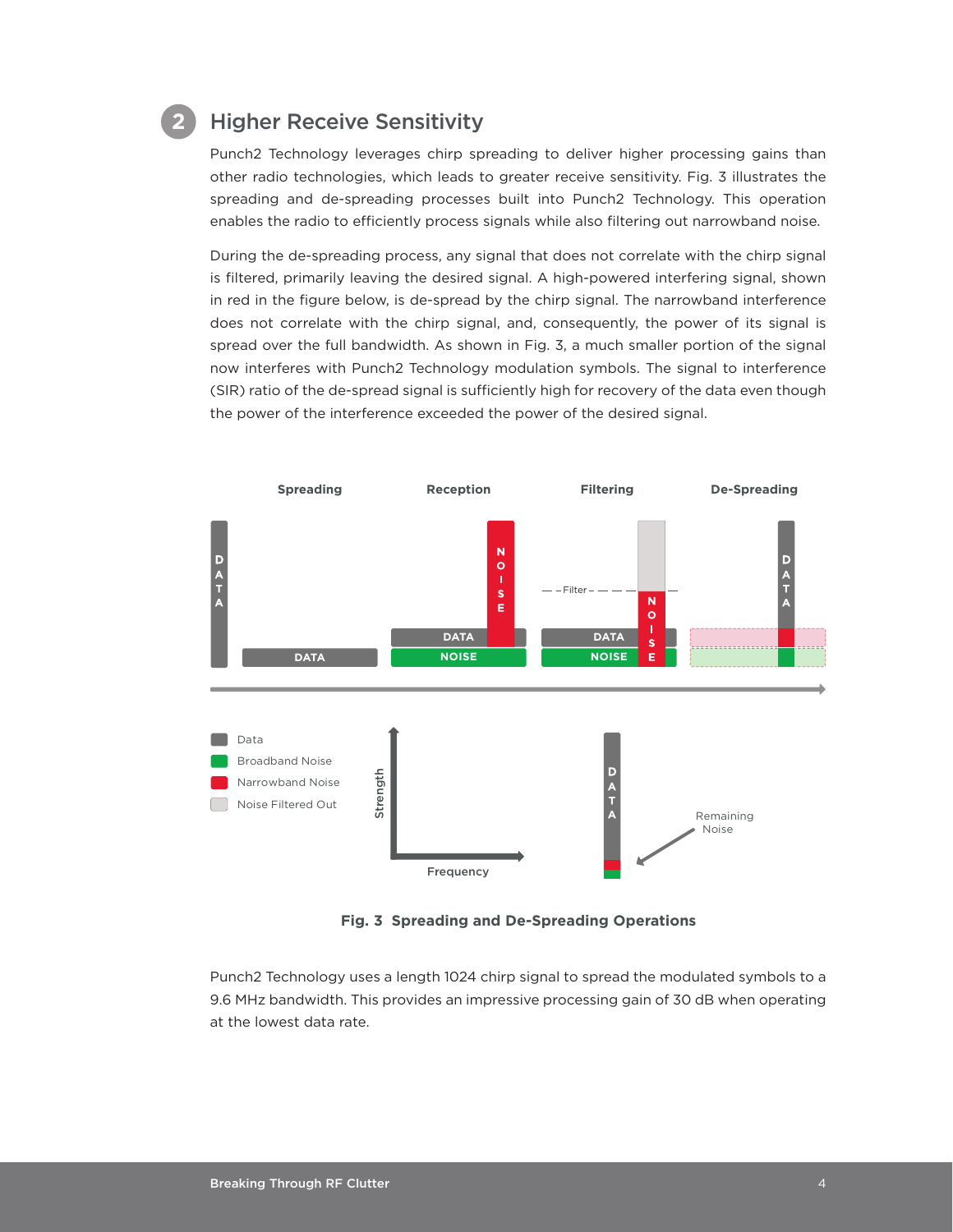### **3**

#### Improved Multipath Performance

Multipath occurs when a radio signal travels along different paths, often bouncing off obstacles like trees or buildings, causing the signal to interfere with itself. Punch2 Technology uses a RAKE receiver architecture to coherently recover multipath signals. A receiver deploying this architecture aligns the phases of the multipath components such that they constructively combine. This helps the receiver not only accommodate severe multipath distortion, but also enhances receiver performance.

Many narrowband communication systems operating in the ISM bands employ frequencyhopping techniques to counteract multipath interference. The level of improvement depends on the hopping speed and the characteristics of the error correction used to mitigate the multipath. Radios operating in the 900 MHz ISM band typically hop at slower rates where the entire packet is transmitted at a single frequency. Therefore, any packets transmitted on channels experiencing deep fades are not received. By contrast, all packets transmitted using Punch2 Technology benefit from multipath recovery and, therefore, are more likely to be received error-free.

#### Dynamic Data Rates

The Digi XLR PRO radio supports dynamic data-rate changes ranging from 9.38 Kbps–3.18 Mbps. The transmitter may change the transmission rate based upon channel conditions. When interference is significant or the received signal is weak, the radio transmits packets at a lower data rate. This significantly improves the ability of the Digi XLR PRO to maintain communication in harsh RF environments.

Dynamic rates use a common wide bandwidth signal for all data rate transmissions. The radio acquires each frame identically regardless of rate, and detects the rate based on the characteristics of the preamble.



**4**

### Punch2 Technology vs. FHSS

Many radios in the unlicensed 900 MHz band use frequency hopping spread spectrum (FHSS), which transmits data at multiple frequencies using a hopping pattern. The transmitter hops among different frequencies to combat fading and interferers. The channels may have different levels of interference and fading, allowing communication on some channels but not others. The diversity of operating at multiple frequencies results in improved communication reliability.

Conversely, Punch2 Technology uses a wide bandwidth for each bit of information that is transmitted. With this method, each bit of information leverages frequency diversity across the band—as opposed to the hit-and-miss approach of FHSS with individual packets.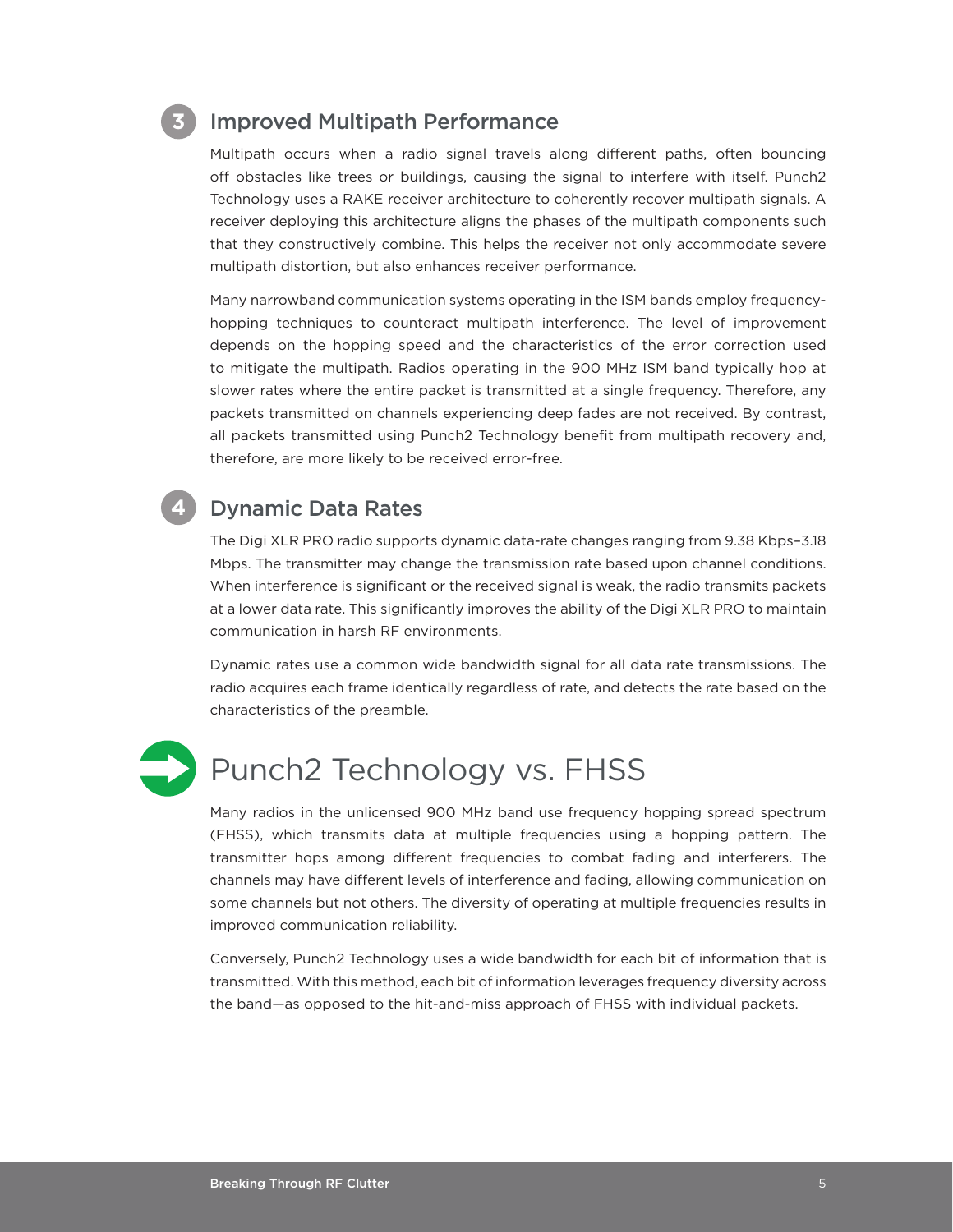Unlike FHSS, Punch2 Technology can also dynamically change transmission data rates. A wide range of rates are supported from 9.4 Kbps–3.2 Mbps. With an adequate received signal and relatively quiet environment, the radio may operate at high rates to improve throughput and latency and to minimize use of the RF medium. With weak received signals or noisy environments, the radio can reduce data rates to maintain the communication link.

Compared to FHSS, Punch2 Technology provides superior resistance to signal fading without resorting to frequency hop synchronization. It also requires no beacon frames or time synchronization frames, resulting in decreased network traffic.

## Punch2 Technology vs. DSSS

Another popular modulation for radios operating in both 900 MHz and 2.4 GHz bands is direct sequence spread spectrum (DSSS). With this method, data is transmitted by multiplying data bits by a very fast pseudo-random bit pattern (PN sequence) that "spreads" the data into a large coded stream that takes the full bandwidth of a channel.

Punch2 Technology offers many of the same benefits as DSSS, such as multipath recovery and immunity to narrowband interference, as well as additional benefits due to the characteristics of the chirp signal. Unlike a DSSS signal, a chirp signal fully correlates regardless of the amount of phase shift across the symbol. This leads to higher processing gains and receiver sensitivity. Punch2 Technology also includes a lower peak-to-average RF signal compared to DSSS, which leads to reduced power amplifier requirements, reduced transmit current, and improved narrowband interference immunity.

# Conclusion

For wireless data communications in mission-critical applications, the reliability of each link is critical to the long-term success of the network. Punch2 Technology enables the Digi XLR PRO 900 MHz industrial radio to achieve unparalleled range of 100-plus miles, industry-leading receive sensitivity and interference immunity, and reliability in harsh RF environments.